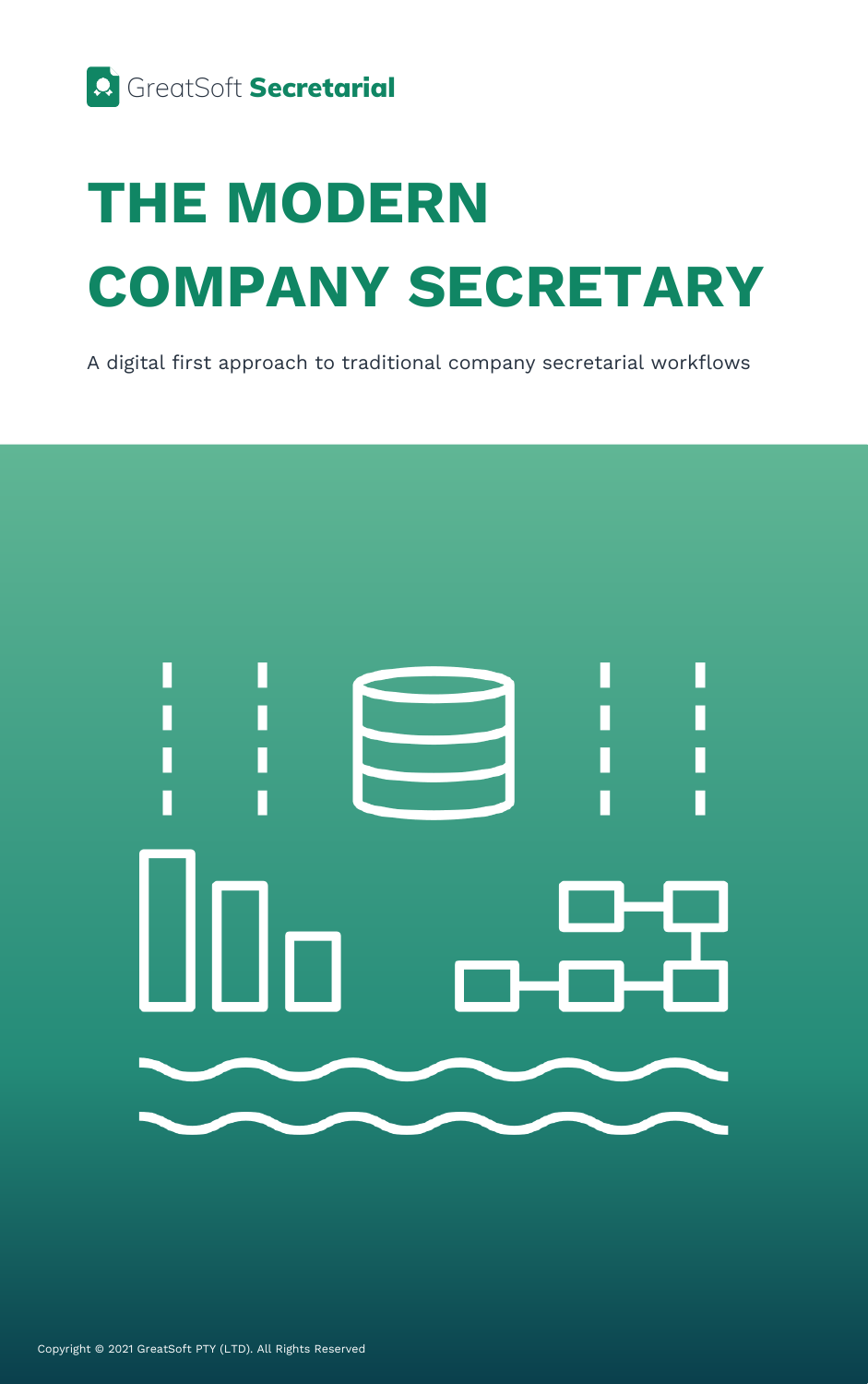Do you recall the first time you saw that large red corporate register book? Allotments and special resolutions shared among all the handwritten notes, neatly filled out between the lines of director appointments.

They still exist, and numerous secretarial practices and compliance officers utilize them around the world.

The start of the modern age and development of the digital register has left its enormous red equivalent relatively redundant. This white paper will explore the advantages of a fully integrated statutory compliance system, with the goal of assisting company secretaries in freeing themselves from time-consuming administrative functions and modernizing their practices.



## **THE MODERN COMPANY SECRETARY**

A digital first approach to traditional company secretarial workflows

#### **INTRODUCTION**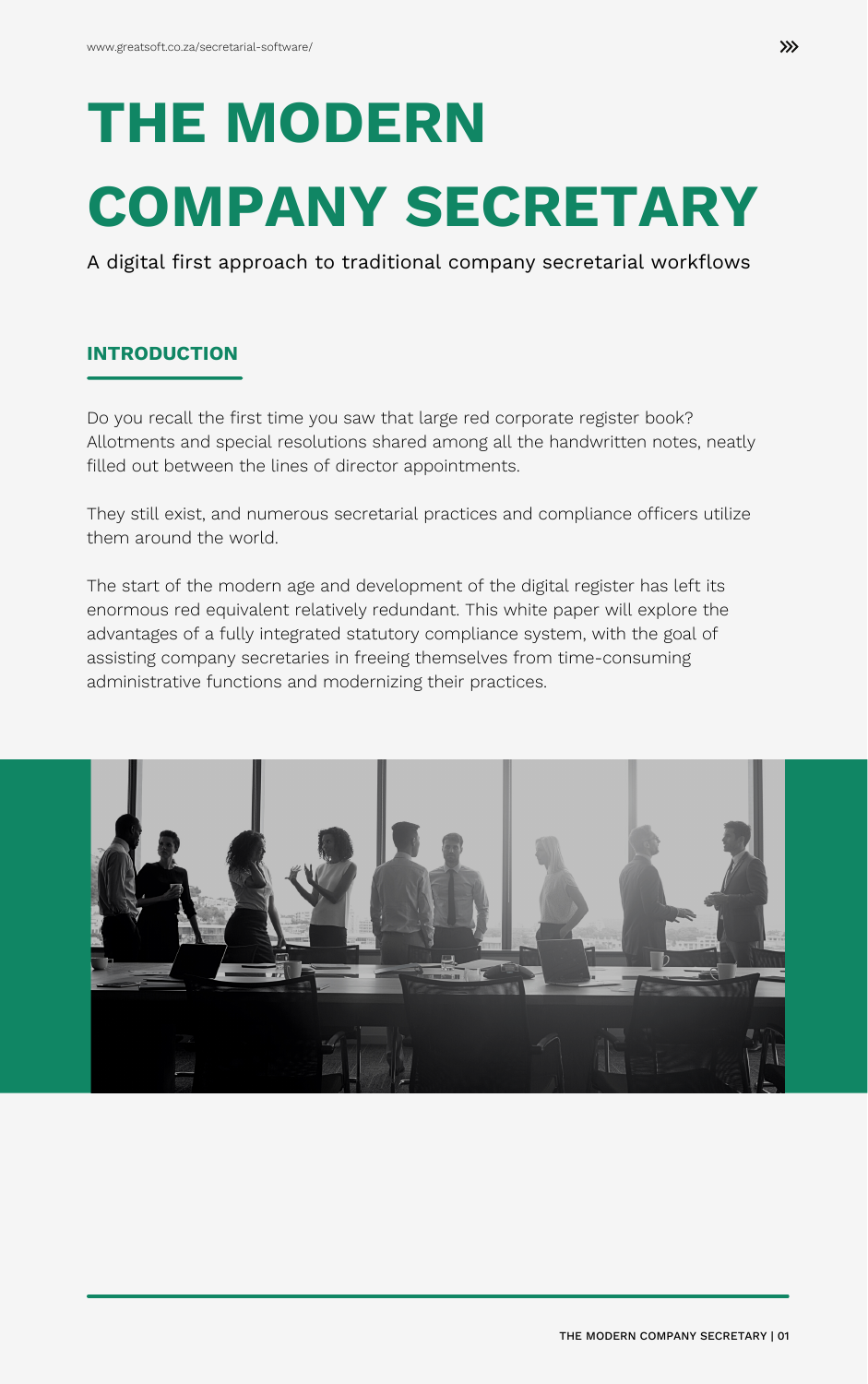Your stakeholder urgently requires a copy of their entity registers. You access your safe and go straight to your file archive. Finally, you locate the relevant registries and review them to ensure that they are current. You hurriedly fill in the last few share transfers and slap them on the scanner to duplicate it.

You've spent half an hour looking for the registers and another half an hour updating and scanning them in. The time it has taken you to send them their register won't be recoverable.

When it comes to secretarial work, the effort to locate and check essential information wastes a lot of time, and the integrity of the information can easily be compromised. Papers and documentation are scattered over the office, making it difficult to keep track of ongoing transactions and ongoing secretarial work.

The trouble with most digital registers is that they are kept separate from the central customer relationship management system (CRM) and invoicing system and are kept on a local PC in someone's office. The chance of losing all that data in a single theft or disaster is nearly unavoidable, and it can be disastrous.

Furthermore, the convenience of digital signatures are becoming increasingly important but are not always practical. Thousands of Rands are spent on printing board packs, and signed copies must still be scanned and sent manually.

An integrated solution has become mission crucial for both large and small businesses. Timesheets (to monitor the profitability of these important tasks), billing, and event tracking must all be integrated, and high-level analysis and reporting on these functions across different partners and service lines must be undertaken.

# **THE MODERN COMPANY SECRETARY**

A digital first approach to traditional company secretarial workflows

#### **PROBLEM STATEMENT**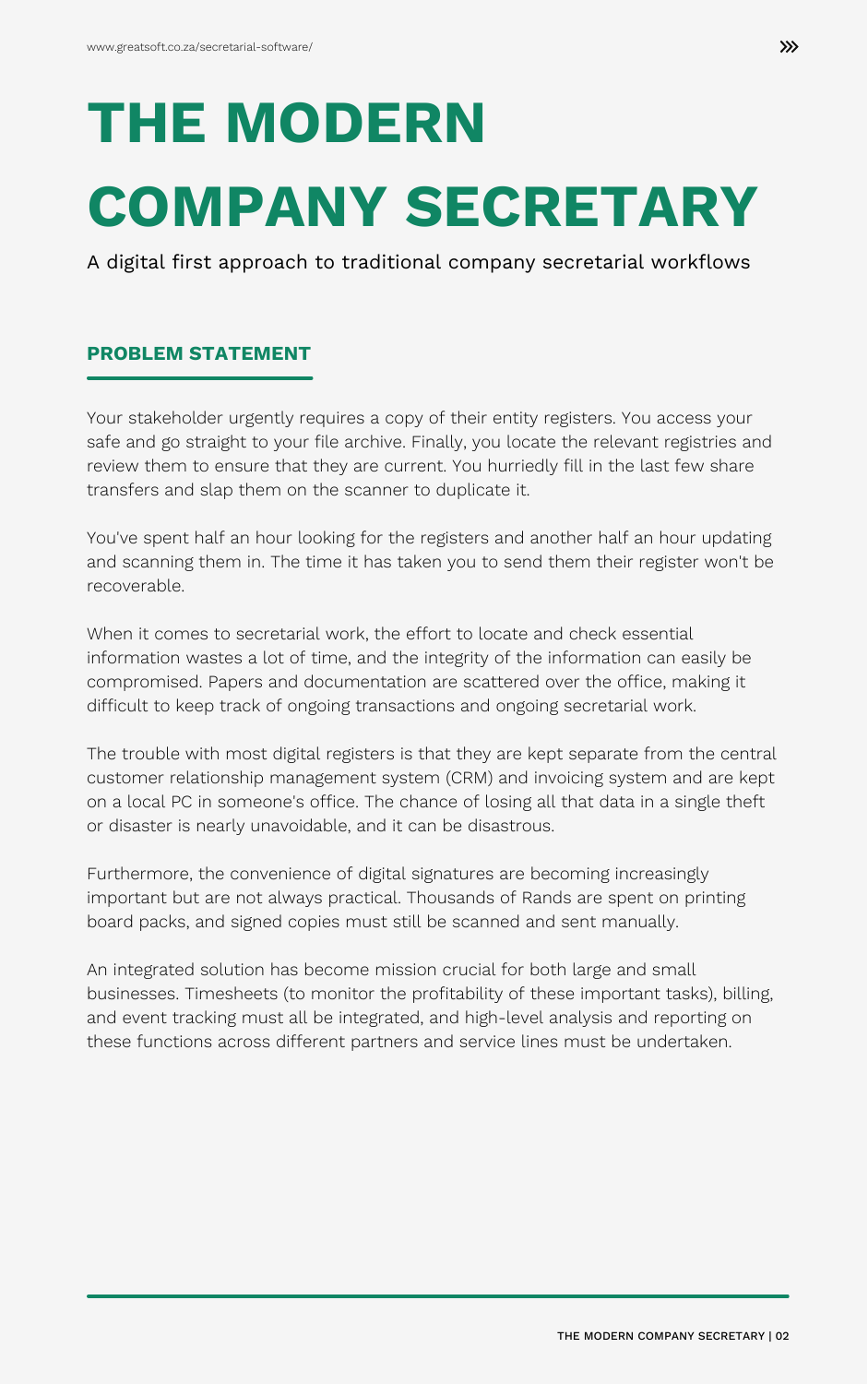## **THE MODERN COMPANY SECRETARY**

A digital first approach to traditional company secretarial workflows

#### **BACKGROUND**





The typical company secretarial cycle can be demonstrated in the following simple diagram: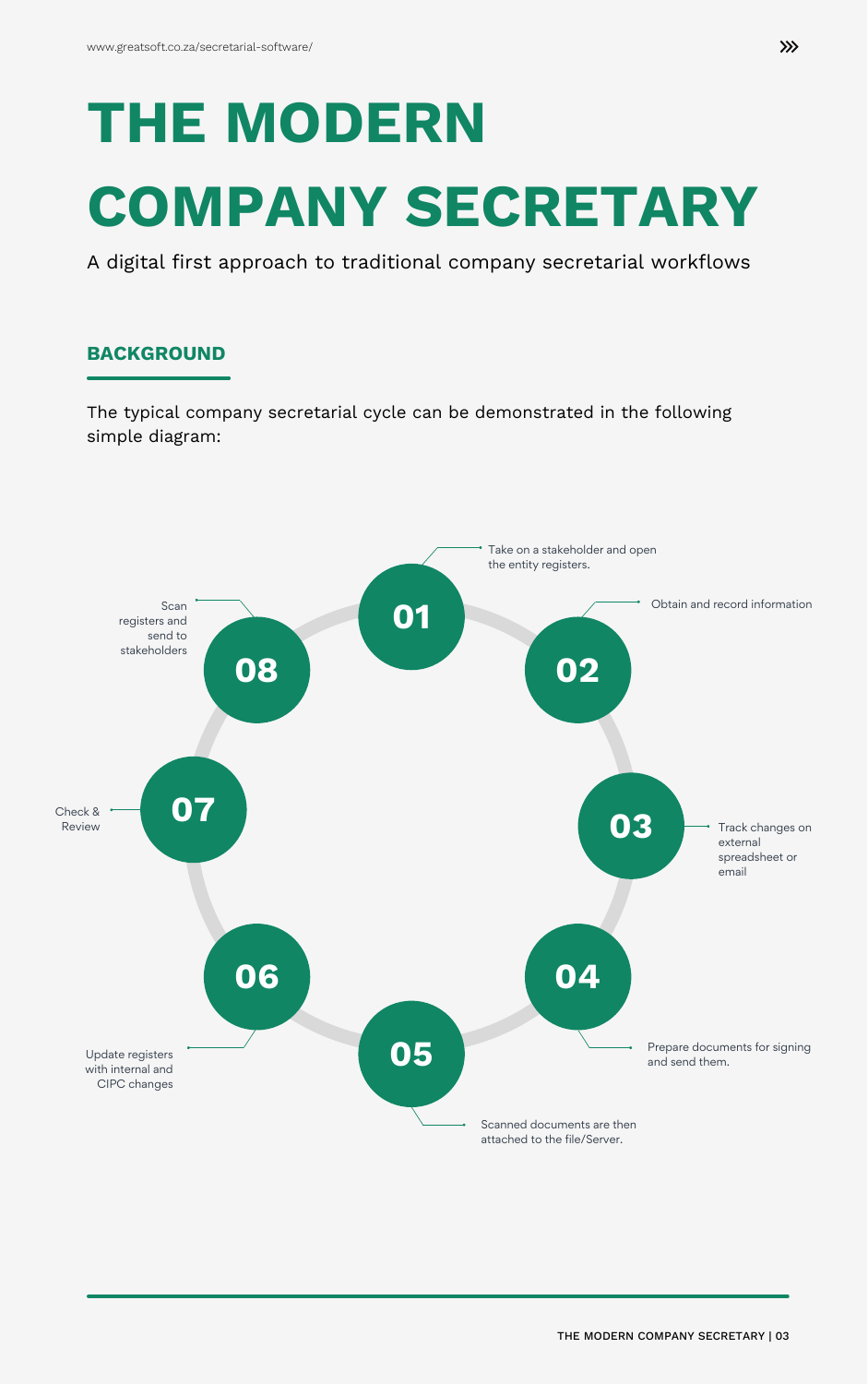The illustration above highlights how drudging this exercise may be. The following solution depicts how each of these processes can be considerably improved.

Implement a seamlessly integrated statutory compliance system that allows you to handle all these activities in one central location, including all stakeholder information, registers, supporting material (digital and scanned documents), and configurable reports. This type of setup will tie up all the loose ends, allowing you to spend less time on administration and more time on building your craft.

## **THE MODERN COMPANY SECRETARY**

A digital first approach to traditional company secretarial workflows

#### **SOLUTION STATEMENT**

#### **THE BENEFITS**

- The client profile is already linked to the Secretarial module when gathering client details and contact information and required information is populated when creating a register.
- All secretarial functions are consolidated into a single user interface, allowing the user to quickly browse through the relevant parts while capturing data.
- Client documents can be uploaded and saved to a central documents folder, which eliminates the need for a paper filing and allows you to go digital.
- Built-in secretarial workflow activities are generated automatically, and documents are prepared and pre-populated with appropriate information.
- All open workflow items can be conveniently tracked and followed up on.
- Users receive automated reminders when annual returns are due and tasks have to be completed.
- Instead of sending sensitive information, documents can be provided to the customer for digital signature using a secure document portal.
- For board and general meetings, executive-quality reports can be generated and distributed online.

Secretarial practices and compliance officers that deploy an integrated solution and

digital register platform will profit from the following advantages: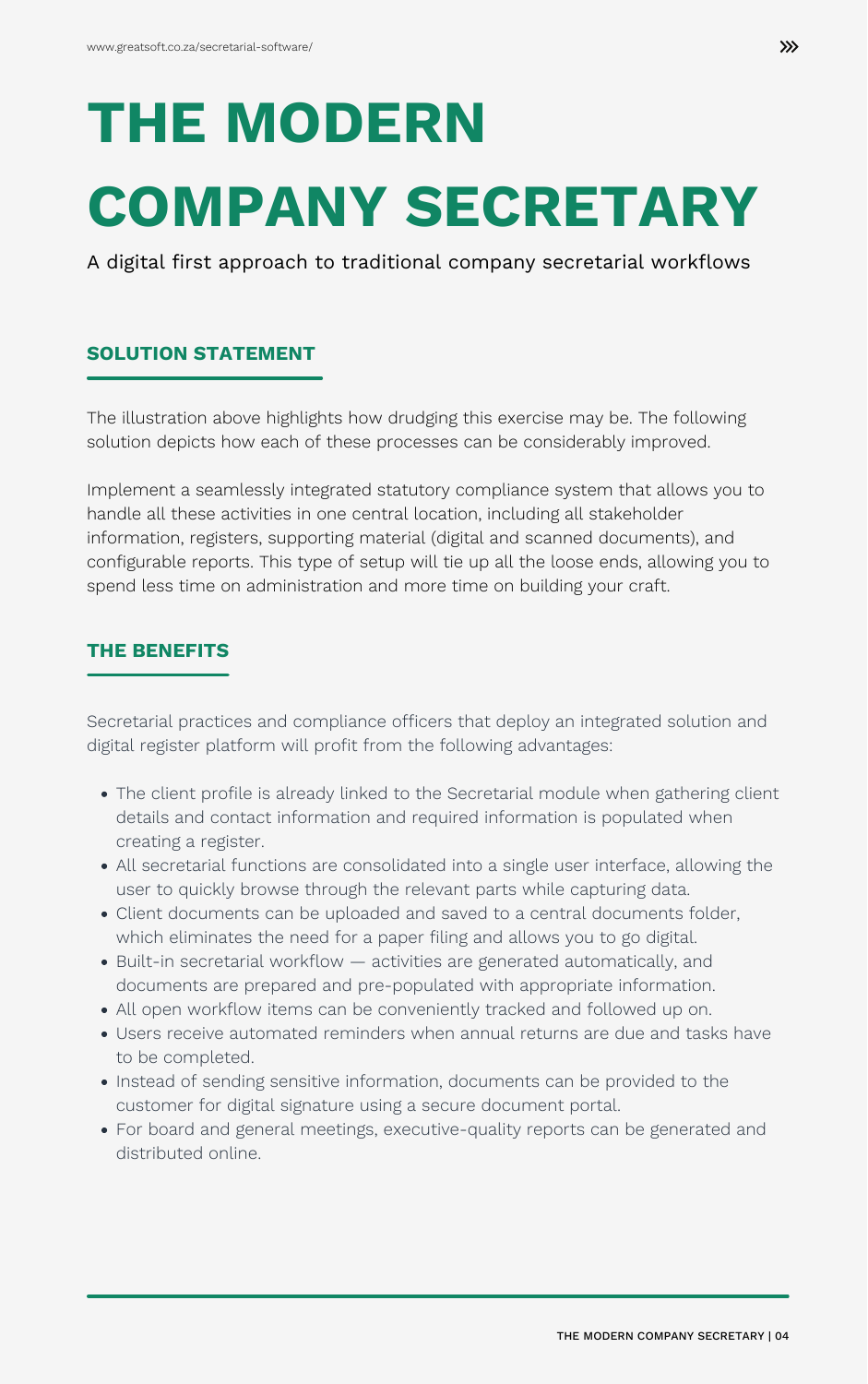# **THE MODERN COMPANY SECRETARY**

A digital first approach to traditional company secretarial workflows

#### **THE BENEFITS CONT.**

- Share Shareholder & subsidiary organograms with stakeholders instantly created based on the centralised information stored in the entities register.
- A built-in public interest score calculator can be used to determine an entities public interest score.
- Filling out CIPC Compliance checklists in an easy-to-read template that can be shared with directors for signature removes the risk.
- With an intuitive and simple-to-use digital template, you can quickly create PAIAcompliant manuals.
- Generate dividend pay-out Letters & IT3B certificates for specific share classes in bulk.
- Prepare and deliver customer letters informing them of upcoming annual returns or secretarial costs.
- CRM, Timesheets, and Billing are just a few of the business-critical modules that can be integrated.

- Users can be given the necessary levels of security, including the ability to view, edit, and delete records.
- With automated backups kept off-site, the danger of data loss is considerably minimized.
- Working from anywhere on any device is made possible by browser-based software.

The cost of installing an all-in-one secretarial solution is outweighed by the benefits, and it will pay for itself over time. GreatSoft Secretarial can deliver such a bestpractice solution as a software provider, and it may be implemented on-premise in your private cloud or via a hosted server. This white paper emphasizes the need of shifting to a centralized online system to maximize earnings on statutory compliance services for your practice.

Your client requests a copy of their entities register. You search for the client's name in your secretarial software solution's search box and open their electronic register. By tabbing through the various sections, you swiftly review the material. When you press the print button, the entire register appears on screen and is exported to PDF. The client receives his register in a professional and clear manner within 10 minutes.